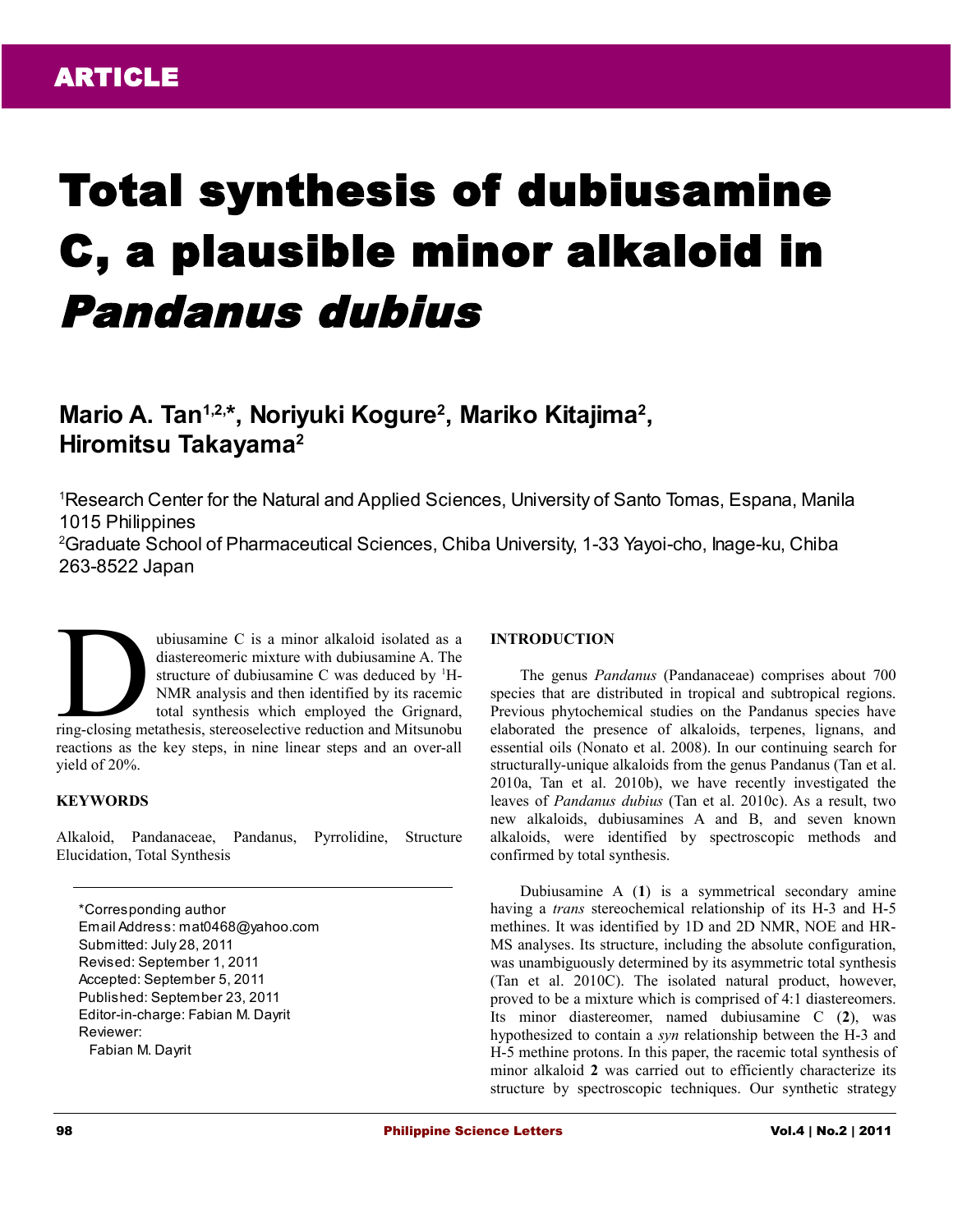employed a Grignard, ring-closing metathesis, stereoselective reduction and Mitsunobu reactions as the key steps.

#### **MATERIALS AND METHODS**

#### **General experimental procedures**

IR spectra were recorded on JASCO FTIR-230 spectrophotometer. Low- and high- resolution FABMS were recorded on JEOL JMS-HX110 or JEOL JMS-AX500 mass spectrometer. *m*-Nitrobenzyl alcohol (NBA) was used as the matrix. HRESIMS were recorded on a Thermo Fisher Scientific Exactive spectrometer. NMR spectra were recorded on JEOL JNM A-500 or JEOL JNM ECP400 spectrometers. The chemical shifts are given in  $\delta$  (ppm) and coupling constants, in Hz. Kieselgel 60 [Merck, 70-230 mesh (for open column chromatography)] or Silica gel 60N [Kanto Chemical, 40-50 µm (for flash column chromatography)] were used for column chromatography. Medium-pressure liquid chromatography was carried out on a silica gel prepacked column CPS-HS-221-05 (Kusano Kagakukikai).

### **Preparation and characterization of new compounds Preparation of benzyloxy methacrylate (6)**

To a stirred solution of benzyloxy heptenol (Iyengar et al. 2005), **5** (36.1 mg, 0.164 mmol) in CH<sub>2</sub>Cl<sub>2</sub> (350 µL) at 0 °C was added Et<sub>3</sub>N (68  $\mu$ L, 0.492 mmol, 3 eq) dropwise and a catalytic amount of 4-(dimethylamino)-pyridine (DMAP) (4 mg, 0.033 mmol). Methacryloyl chloride (35.2 µL, 0.361 mmol, 2.2 eq) was added dropwise and the resulting mixture was allowed to stir at room temperature for 3.5 h. The reaction mixture was quenched with saturated NH4Cl and extracted three times with CHCl3. The combined organic layers were washed with brine, dried over MgSO4 and concentrated under reduced pressure. Purification by silica gel flash column chromatography (5% EtOAc in hexane) afforded compound **6** as colorless oil in 66% yield (31.0 mg); IR (ATR)  $v_{\text{max}}$  1715, 1633, 1501 cm<sup>-1</sup>; <sup>1</sup>H NMR (CDCl<sub>3</sub>, 400 MHz)  $\delta_H$  7.36-7.28 (5H, m, Phenyl group), 6.11 (1H, d, *J*=1.6 Hz, H-3'a), 5.81 (1H, ddd, *J*=6.4, 10.4, 16.4 Hz, H-2), 5.55 (1H, d, *J*=1.6 Hz, H-3'b), 5.30 (1H, q, *J*=6.4 Hz, H-3), 5.25 (1H, br d, *J*=16.4 Hz, H-1a), 5.17 (1H, br d, *J*=10.4 Hz, H-1b), 4.50 (2H, s, -OC*H2*-), 3.47 (2H, t, *J*=6.0 Hz, H-7), 1.93 (3H, s, H<sub>3</sub>-4'), 1.75-1.39 (6H, m, H<sub>2</sub>-4, H<sub>2</sub>-5, H<sub>2</sub>-6); <sup>13</sup>C NMR (CDCl<sub>3</sub>, 100 MHz)  $\delta_c$  166.6 (C, C-1'), 138.5 (C), 128.3 (CH), 127.6 (CH), 127.5 (CH) [Phenyl group], 136.6 (CH, C-2), 136.5 (C, C-2'), 125.2 (CH<sub>2</sub>, C-3'), 116.5 (CH<sub>2</sub>, C-1), 72.8 (-OCH<sub>2</sub>-), 70.0 (CH<sub>2</sub>, C-7), 74.8 (CH, C-3), 34.0 (CH<sub>2</sub>, C-4), 29.4 (CH<sub>2</sub>, C-6), 21.7 (CH<sub>2</sub>, C-5), 18.3 (CH<sub>3</sub>, C-4'); FAB-MS (NBA): *m/z* 289 [M+H].

# **Preparation of benzyloxy butyrolactone (7)**

To a stirred solution of  $6$  (155 mg, 0.538 mmol) in CH<sub>2</sub>Cl<sub>2</sub> was added Grubbs II catalyst (33 mg, 0.0534 mmol, 0.1 eq). The mixture was refluxed for 7 h at 60  $\degree$ C. After cooling, the solvent was concentrated under reduced pressure. Purification by silica gel flash column chromatography (30% EtOAc in hexane) afforded compound **7** as yellow oil in 93 % yield (130 mg); UV



**Figure 1**. Dubiusamine A (**1**)



**Figure 2**. Proposed structure of Dubiusamine C (**2**)

(MeOH) λmax 276, 216 nm; IR (ATR) *ν*max 1765, 1551 cm-1; <sup>1</sup>H NMR (CDCl<sub>3</sub>, 400 MHz) δ<sub>H</sub> 7.37-7.28 (5H, m, Phenyl group), 7.02 (1H, br s, H-4), 4.87 (1H, m, H-5), 4.49 (2H, s, -OC*H2*-), 3.47 (2H, t, J=6.2 Hz, H-9), 1.91 (3H, d, J=1.2 Hz, H<sub>3</sub>-10), 1.73-1.52 (6H, m, H<sub>2</sub>-6, H<sub>2</sub>-7, H<sub>2</sub>-8); <sup>13</sup>C NMR (CDCl<sub>3</sub>, 100 MHz) δ<sub>C</sub> 174.2 (C, C-2), 148.6 (C-4), 138.4 (C-3), 129.9, 128.3, 127.6, 127.5 (Phenyl group), 81.0 (C-5), 72.9 (-OCH<sub>2</sub>-), 69.8 (C-9), 33.2 (C-8, 29.4 (C-6), 21.9 (C-7), 10.6 (C-10) FAB-MS (NBA):  $m/z$  261[M+H]<sup>+</sup>.

# **Preparation of butyrolactonol (8)**

To a stirred solution of **7** (100 mg, 0.384 mmol) in MeOH  $(8 \text{ mL})$  was added 10% Pd/C  $(50 \text{ mg})$ . The reaction mixture was stirred under hydrogen atmosphere (balloon) for 14 h and filtered using a pad of Celite (EtOAc). The filtrate was concentrated under reduced pressure to give the crude residue (69.5 mg). The crude residue was purified by silica gel flash column chromatography (EtOAc) to afford the compound **8** as colorless oil in quantifiable yield (65.8 mg); IR (ATR) *ν*<sub>max</sub> 3560, 1755, 1451 cm<sup>-1</sup>; <sup>1</sup>H NMR (CDCl<sub>3</sub>, 400 MHz)  $\delta_H$  4.35 (1H, m, H-5), 3.67 (2H, t, *J*=6.2 Hz, H-9), 2.67 (1H, m, H-3), 2.49 (1H, ddd, *J*=12.4, 8.4, 5.2 Hz, H-4a), 1.81 (1H, m, H-4b), 1.70-1.48 (6H, m, H<sub>2</sub>-6, H<sub>2</sub>-7, H<sub>2</sub>-8), 1.27 (3H, d, J=6.8 Hz, H<sub>3</sub>-11); <sup>13</sup>C NMR (CDCl<sub>3</sub>, 100 MHz)  $\delta_c$  179.5 (C, C-2), 78.5 (CH, C-5), 62.6 (CH<sub>2</sub>, C-9), 37.3 (CH<sub>2</sub>, C-4), 35.9 (CH<sub>2</sub>, C-6), 35.2 (CH<sub>2</sub>, C-3), 32.3 (CH<sub>2</sub>, C-8), 21.7 (CH<sub>2</sub>, C-7), 15.1 (CH<sub>3</sub>, C-11); FAB-MS (NBA): *m/z* 173 [M+H]<sup>+</sup> .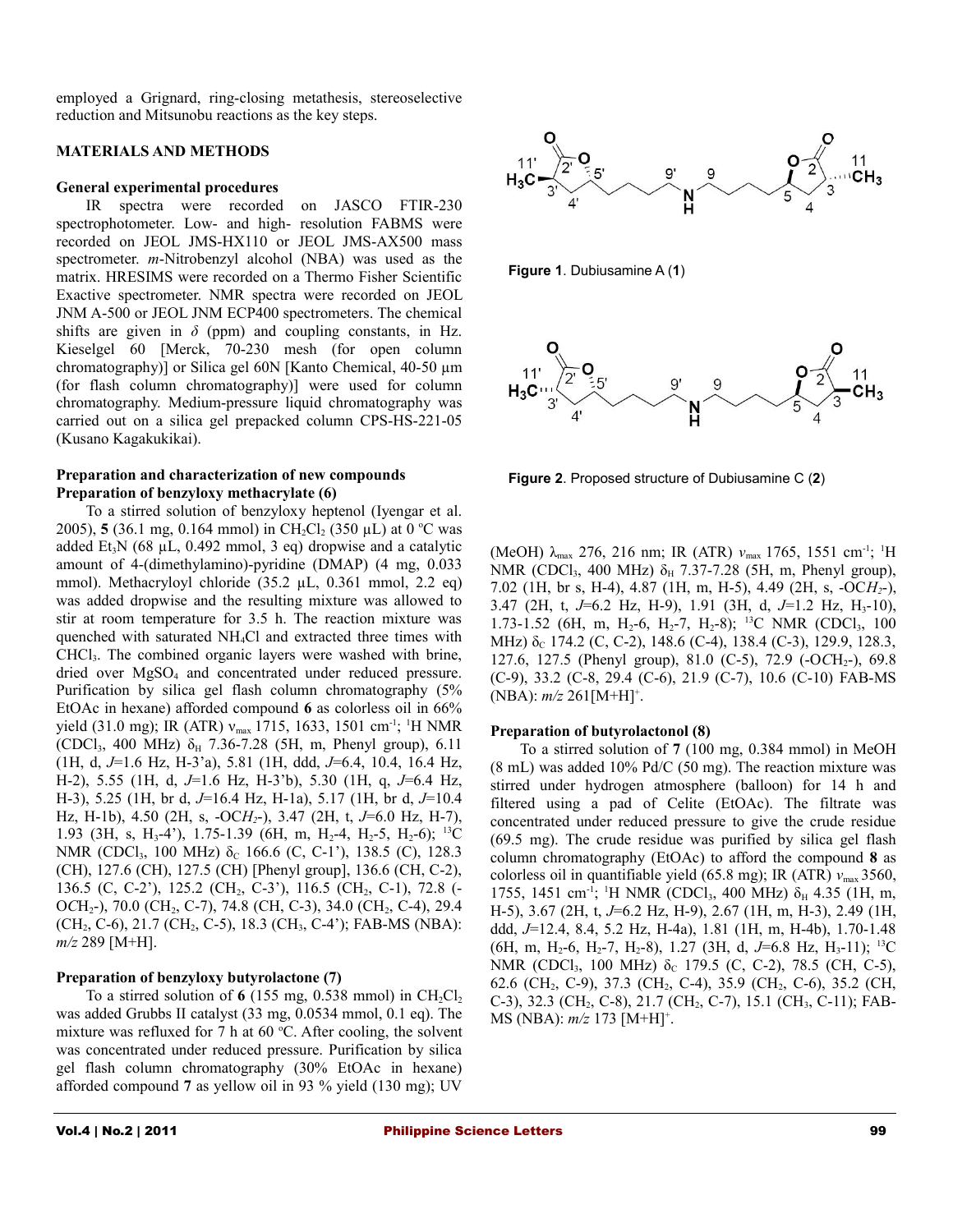

**Figure 3**: Synthetic route for dubiusamine C (**2**)

# **Preparation of** *syn***-amine (9)**

To a stirred solution of **8** (86 mg, 0.500 mmol) in THF (7.0 mL) and toluene (3.0 mL) were added 2 nitrobenzenesulfonamide (NsNH<sub>2</sub>) (253 mg, 1.25 mmol, 2.5 eq) and triphenylphosphine (170.5 mg, 0.650 mmol, 1.3 eq). The solution was allowed to cool in an ice bath and diethyl azodicarboxylate (DEAD) (40% in toluene, 283 µL, 0.650 mmol, 1.3 eq) was added dropwise. The reaction mixture was stirred at room temperature for 2 h. The mixture was filtered using a Celite pad, and the filtrate was concentrated under reduced pressure. Purification by silica gel flash column chromatography (hexane/EtOAc/CHCl $_3$  1:0.5:0.5) afforded the compound **9** as a light-yellow oil in 64% yield (112 mg); UV (MeOH) *λ*max 205 nm; IR (ATR) *ν*max 1755, 1537 cm-1; <sup>1</sup>H NMR (CDCl<sub>3</sub>, 400 MHz)  $\delta_H$  8.14 (1H, m, Nosyl group), 7.88 (1H, m, Nosyl group), 7.76 (2H, m, Nosyl group), 5.27 (1H, t, *J*=5.8 Hz, -N*H*), 4.29 (1H, m, H-5), 3.11 (2H, qd, *J*=6.4, 1.8 Hz, H-9), 2.65 (1H, m, H-3), 2.47 (1H, ddd, *J*=12.4, 8.8, 5.6 Hz, H-4), 1.69-1.41 (7H, m, H-4, H<sub>2</sub>-6, H<sub>2</sub>-7, H<sub>2</sub>-8), 1.26 (3H, d, J=7.2 Hz, H<sub>3</sub>-11); <sup>13</sup>C NMR (CDCl<sub>3</sub>, 100 MHz)  $\delta_c$  179.3 (C, C-2), 148.1 (C), 133.6 (CH), 133.6 (CH) 132.8 (C), 131.0 (CH), 125.4 (CH) [Nosyl group], 78.2 (CH, C-5), 43.5 (CH<sub>2</sub>, C-9), 37.2 (CH<sub>2</sub>, C-4), 35.8 (CH, C-3), 34.9 (CH<sub>2</sub>, C-6), 29.3 (CH<sub>2</sub>, C-8), 22.4 (CH2, C-7), 15.0 (CH3, C-10); FAB-MS (NBA): *m/z* 357 [M+H]; HRESIMS: calcd for  $C_{15}H_{20}N_2O_6NaS$  [M+Na]<sup>+</sup>: 379.0934, found: 379.0929.

#### **Preparation of symmetrical** *syn***-amide (10)**

To a stirred mixture of **9** (20 mg, 0.0561 mmol), **8** (14.5 mg, 0.0842 mmol, 1.5 eq) and triphenylphosphine (19.1 mg, 0.0729 mmol, 1.3 eq) in toluene (353  $\mu$ L) was added DEAD (40% in toluene, 31.8  $\mu$ L, 1.3 eq, 0.0729 mmol) dropwise at 0 °C. The mixture was heated at 60  $\rm{^0C}$  for 1 h. After cooling, the reaction mixture was filtered using a Celite pad and the filtrate was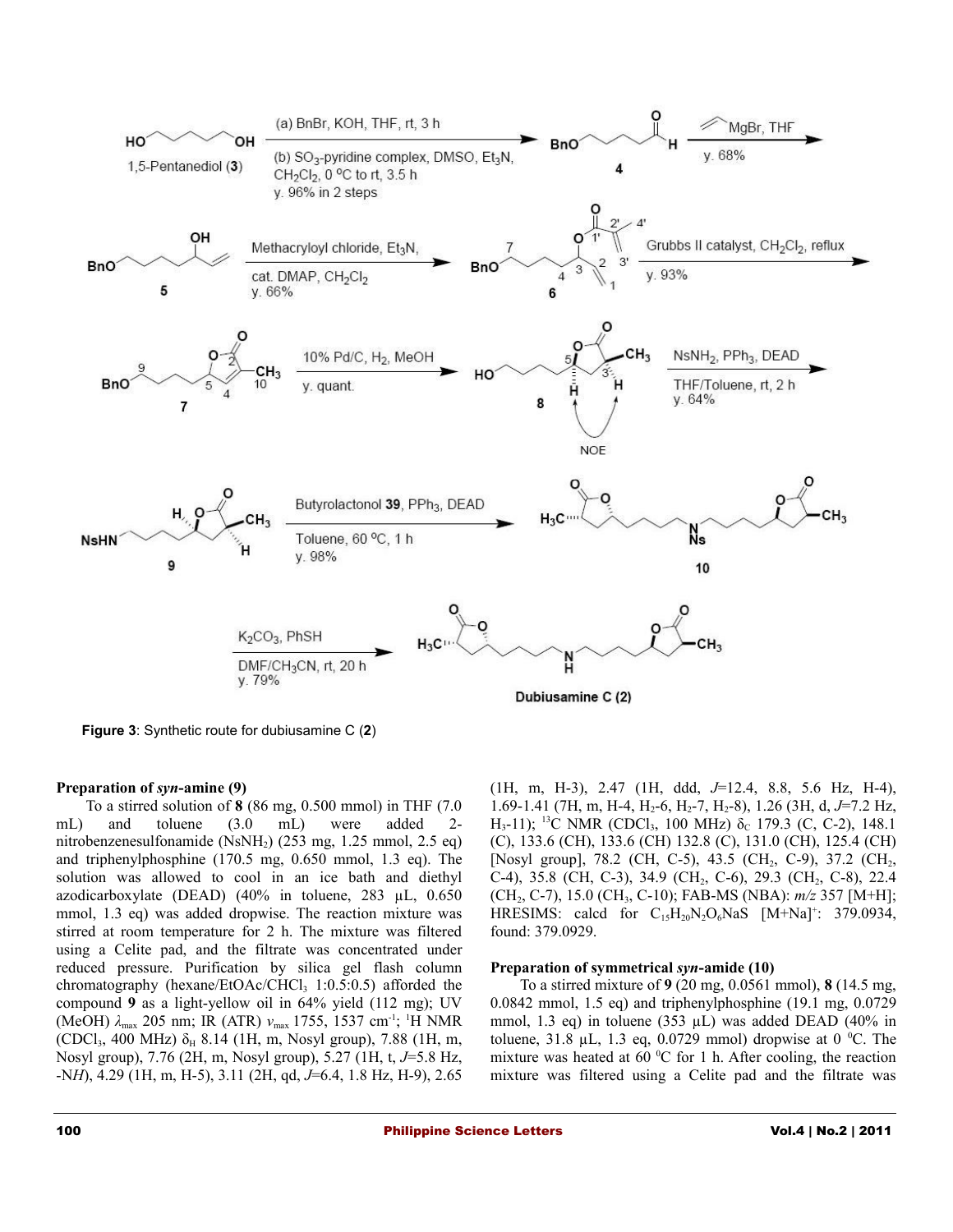

**Figure 4.** 1H NMR Spectra (500 MHz, CDCl3) of Compounds 1 (Tan et al. 2010c) and 2.

**Table 1**. 1H (500 MHz) and 13C (125 MHz) NMR data for **2**a and **1**b in CDCl3

|         | $2(\delta_{H})$                      | 1 $(\delta_H)$                   | $2(\delta_c)$ | 1 $(\delta_H)$ |
|---------|--------------------------------------|----------------------------------|---------------|----------------|
| 2, 2'   |                                      |                                  | 179.5         | 180.1          |
| 3, 3'   | 2.67, 2H, m                          | $2.69$ (2H, m)                   | 35.9          | 34.0           |
| 4, 4'   | 2.49, 2H, ddd (12.4, 8.4, 5.6)       | 2.12, 2H, ddd (10.4, 6.6, 4.0)   | 37.3          | 35.5           |
|         | 1.47, 2H, overlapped                 | 2.00, 2H, ddd (10.4, 6.0, 6.0)   |               |                |
| 5, 5    | 4.34, 2H, dddd (10.0, 7.5, 5.0, 5.0) | 4.51, dddd (13.0, 8.0, 8.0, 5.0) | 78.5          | 78.3           |
| 6, 6'   | 1.74, 2H, m                          | 1.70, 2H, m                      | 35.4          | 35.4           |
|         | 1.65, 2H, m                          | $1.60 - 1.46$ , 2H, overlapped   |               |                |
| 7, 7'   | 1.47, 4H, overlapped                 | $1.60 - 1.46$ , 4H, overlapped   | 23.2          | 23.3           |
| 8, 8'   | 1.47, 4H, overlapped                 | $1.60 - 1.46$ , 4H, overlapped   | 29.9          | 29.7           |
| 9,9'    | 2.61, 4H, dd (7.0, 7.0)              | 2.61, 4H, dd (6.8, 6.8)          | 49.8          | 49.7           |
| 11, 11' | 1.27, 6H, d(7.0)                     | 1.28, 6H, d(7.0)                 | 15.1          | 15.9           |

a Determined by 2D NMR (COSY, HMQC, HMBC).

<sup>b</sup> Tan et al. 2010c.

concentrated under reduced pressure. The crude material was purified by silica gel flash column chromatography (50% EtOAc in hexane – 90% EtOAc in hexane) to obtain compound **10** as a light-yellow amorphous solid in 98% yield (28 mg); UV (MeOH)  $\lambda_{\text{max}}$  206 nm; IR (ATR)  $v_{\text{max}}$  1759, 1542, 1455 cm<sup>-1</sup>; <sup>1</sup>H NMR (CDCl<sub>3</sub>, 400 MHz) δ<sub>H</sub> 8.00 (1H, m, Nosyl group), 7.71 (2H, m, Nosyl group), 7.62 (1H, m, Nosyl group), 4.30 (2H, H-5, H-5'), 3.29 (4H, m, H<sub>2</sub>-9, H<sub>2</sub>-9'), 2.67 (2H, m, H-3, H-3'), 2.48 (2H, ddd, *J=*12.8, 8.8 5.6 Hz, H-4, H-4'), 1.70-1.40 (14H, m, H-4, H-4',  $H_2$ -6,  $H_2$ -6',  $H_2$ -7',  $H_2$ -7',  $H_2$ -8,  $H_2$ -8'), 1.26 (6H, d, *J*=6.8 Hz, H<sub>3</sub>-11, H<sub>3</sub>-11'); <sup>13</sup>C NMR (CDCl<sub>3</sub>, 100 MHz) δ<sub>C</sub> 179.4

(C, C-2, C-2'), 147.9 (C), 133.5 (CH), 133.3 (C), 131.6 (CH), 130.6 (CH), 124.1 (CH) [Nosyl group], 78.2 (CH, C-5, C-5'), 47.1 (CH2, C-9, C-9'), 37.2 (CH<sub>2</sub>, C-4, C-4'), 35.8 (CH, C-3,  $C-3'$ ), 34.9 (CH<sub>2</sub>, C-6, C-6'), 27.9 (CH<sub>2</sub>, C-8, C-8'), 22.5 (CH<sub>2</sub>, C-7, C-7'), 15.0 (CH3, C-11, C-11'); FAB-MS (NBA):  $m/z$  511 [M+H]<sup>+</sup>; HRESIMS: calcd for  $C_{24}H_{34}N_2O_8NaS$ [M+Na]<sup>+</sup>: 533.1928, found: 533.1920.

## **Synthesis of the minor alkaloid dubiusamine C (2)**

To a stirred solution of **10** (14 mg,  $0.0274$  mmol) and  $K_2CO_3$  (7.6) mg, 0.0548 mmol, 2 eq) in DMF (30  $\mu$ L) and CH<sub>3</sub>CN (40  $\mu$ L) was added thiophenol (3.7 µL, 0.036 mmol, 1.3 eq) and the mixture was stirred at room temperature for 20 h. The reaction mixture was filtered using a Celite pad and the filtrate was concentrated under reduced pressure. Title compound **2** was afforded after purification using silica gel open column chromatography (10% MeOH\* /CHCl<sub>3</sub>;  $M^* = 10\% \text{ NH}_3$  in MeOH) as an amorphous solid in 79 % yield (7 mg); IR (ATR) *ν*max 1755 cm<sup>-1</sup>; <sup>1</sup>H and <sup>13</sup>C data, see Table 1; HRFABMS: calcd for  $C_{18}H_{32}NO_4$  [M +H]<sup>+</sup> : 326.2331, found: 326.2341.

#### **RESULTS and DISCUSSION**

The total synthesis of dubiusamine C (**1**) (Figure 3) was initiated by the monoprotection of 1,5 pentanediol (**3**) with benzyl bromide (Kiddie et al. 1995). The remaining hydroxy group was oxidized to an aldehyde using the  $SO_3$ -pyridine procedure to obtain the benzyloxy pentanal (**4**) (Chen et al. 2005) as colorless oil in 96% yield over two

steps. The installation of the vinyl group in compound **4** using vinyl magnesium bromide in THF yielded the benzyloxy heptenol (**5**) in 68% yield (Iyengar et al. 2005). Esterification (Cho et al. 2005) of the hydroxyl group in compound **5** was attempted using methacryloyl chloride,  $Et<sub>3</sub>N$ , and catalytic amount of DMAP in  $CH_2Cl_2$  to give the benzyloxy methacrylate (**6**) as colorless oil in 66% yield. Ring-closing metathesis (Bogliotti et al. 2006) of **6** to form the α-methyl-α,βunsaturated-γ-lactone unit in benzyloxy butyrolactone (**7**) was easily accomplished by reflux using Grubbs second generation